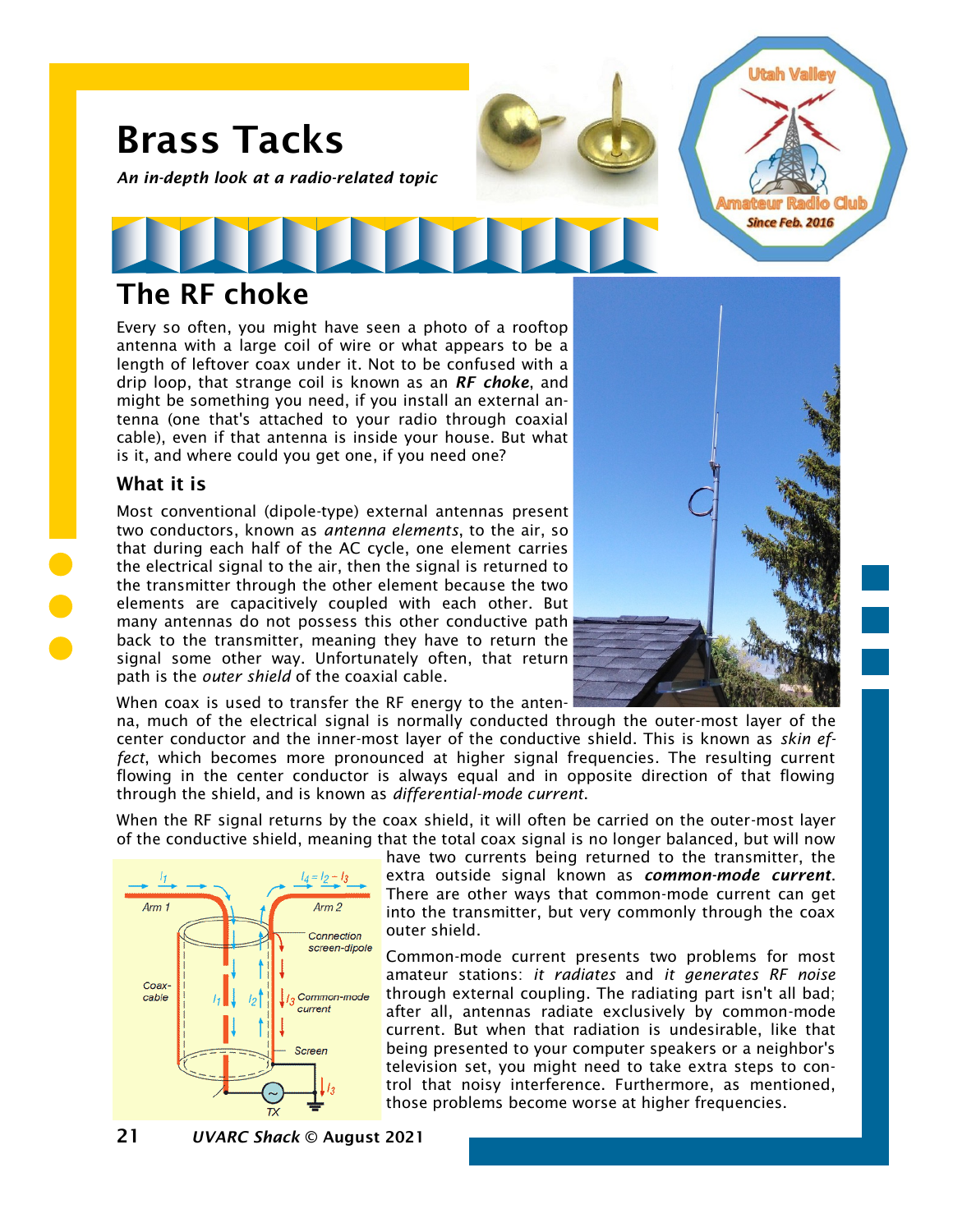

ax by using an RF choke. The purpose of an RF choke is to create enough inductance to suppress or reduce the common-mode current flow in coax to a minimum for the given frequency. This works because an inductor opposes changes in AC current flow, which changes a lot at radio frequencies. There are a variety of different kinds of RF chokes that can be used, depending on frequency, power, and amount of common-mode current to be suppressed. Also, you can either purchase store-bought RF chokes, or you can make them yourself.

## Do I need one?

Whether you need an RF choke (also known as a common-mode choke) will depend on two things: the presence of *common-mode noise* and the type of antenna is being used. Even if you and your neighbors never notice the noise from your station, your antenna type alone might be prone to (transmitting and receiving) common-mode noise, requiring you to install one anyway. Common-mode noise is often called *RF feedback* because it's most often heard as a buzzing in the speaker of your listeners when you transmit, leading them to believe it's an AC house current hum. It can also be experienced as a small high-frequency shock when you touch a metallic object or enclosure in your shack while transmitting, often called *shack RF*.

Common-mode noise and shack RF are most prevalent, if not noticeable, as a result of singlepole antennas, such as end-fed antennas, random-wire antennas, coaxial antennas, and Jpoles. And due to the unpredictable nature of common-mode current, an amateur can operate with any of these antennas for many years, and not realize that his antenna has needed an RF choke all this time. The safer and wiser thing to do is be sure to install an RF choke when us-

ing any of these antennas, whether you believe you need it or not. The added cost is a few feet of coax, or the price of a store-bought RF isolator, and will impact your antenna system performance very little.

## Where you can get one

You can create your own RF choke quite easily, depending on the frequency and your coax type. To make one for 2 meters and 70 cm, tightly (unable to see daylight between the turns) coil six turns of RG-8X (or RG-58 or LMR-240) coax in an eight-inch diameter. (This will require  $6 \times 8 \times 3.14 \div 12 = 12$  feet of coax.) The coil does not need to look perfectly neat, and can have turns overlapping or crisscrossing each other, and will still work perfectly. Some use a coil of coax neatly wrapped around a form, such as a plastic soft drink bottle or PVC tube, nicknamed the *ugly balun*, which works just as effectively. This geometry (number of turns for a particular coax at the prescribed diameter) is \*somewhat\* optimized for 2 meters, but will actually be an effective RF attenuating inductor for a very wide range of frequencies.